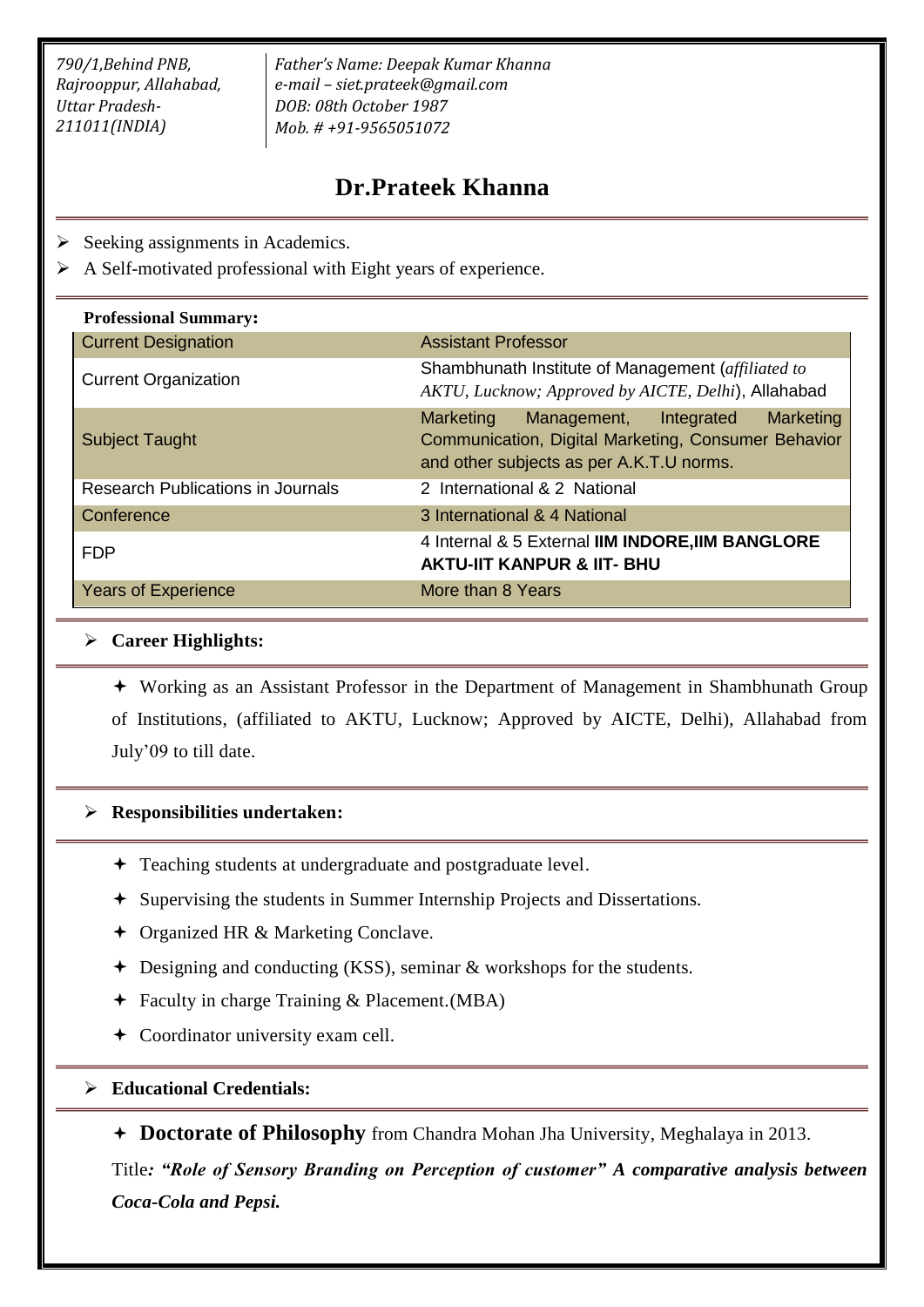- **Masters of Business Administration** with specialization in Marketing from IILM Gr. Noida (affiliated to UPTU, Lucknow; Approved by AICTE, Delhi) in 2009.
- **Bachelor of Commerce** from University of Allahabad in 2007.

## **Faculty Development Programme**

- **+ FDP VEC, AKTU at UCER Allahabad, 25<sup>th</sup> June-2<sup>nd</sup> July 2018.**
- FDP SIET Allahabad- AKTU "DATA MINING" Department of Computer Science & Engineering,  $1<sup>st</sup>$  June -6<sup>th</sup>June 2018
- FDP SIET Allahabad- AKTU-CSI & Institution of Engineers (India) **"Research methodology, teaching techniques & current technological trends",** 5<sup>th</sup> June-10<sup>th</sup> June 2017
- FDP on *"Using Blended MOOCS in Management Education"* **IIM BANGALORE,** 15 Oct 2016.
- **← FDP VEC, AKTU at IIT KANPUR, 8<sup>th</sup> July-15<sup>th</sup> July 2016.**
- + FDP **INDIAN INSTITUTE OF MANAGEMENT INDORE**, 25<sup>th</sup> April- 31<sup>st</sup> May 2016.
- + FDP organized by TEACHING- LEARNING CELL IIT BHU & IIT MADRAS, 29<sup>th</sup> -31<sup>st</sup> March 2015 at IIT BHU Varanasi.
- SIET & OXFORD University Press workshop on *"Art and Science of Teaching",* July 08 2014 at SIET Allahabad.
- + SIET & Indian society for Technical Education workshop on *"Communication skills"*, 16<sup>th</sup> to 19<sup>th</sup> Dec 2013 at SIET Allahabad.

## **Research Publications in Journals:**

## *International Journal:*

 K.Prateek& M.Shirish (Dec. 2012)**, "***Power of Senses in branding and its impact on consumer***",** VSRD International Journal of Business and Management Research, Vol.2. ISSN 2231-248X

 K. Prateek& M.Shirish (April 2013) **"***The impact of sensory branding on consumer: A case study on coca-cola***"** VSRD International Journal of Business and Management Research, Vol.3 No.4 ISSN 2231-248X

## *National Journal:*

 K. Prateek, M. Mayank (2010)**,** *"Merger and Acquisition Trend in Indian Banking Industry",*  The Commerce Journal University of Allahabad, Vol. 24.pp. 66-75

 K. Prateek, M. Mayank (2011)**, "Role** *of Social Media in Marketing***",** The Commerce Journal University of Allahabad, Vol. 25.pp. 97-106. ISSN 2230-7222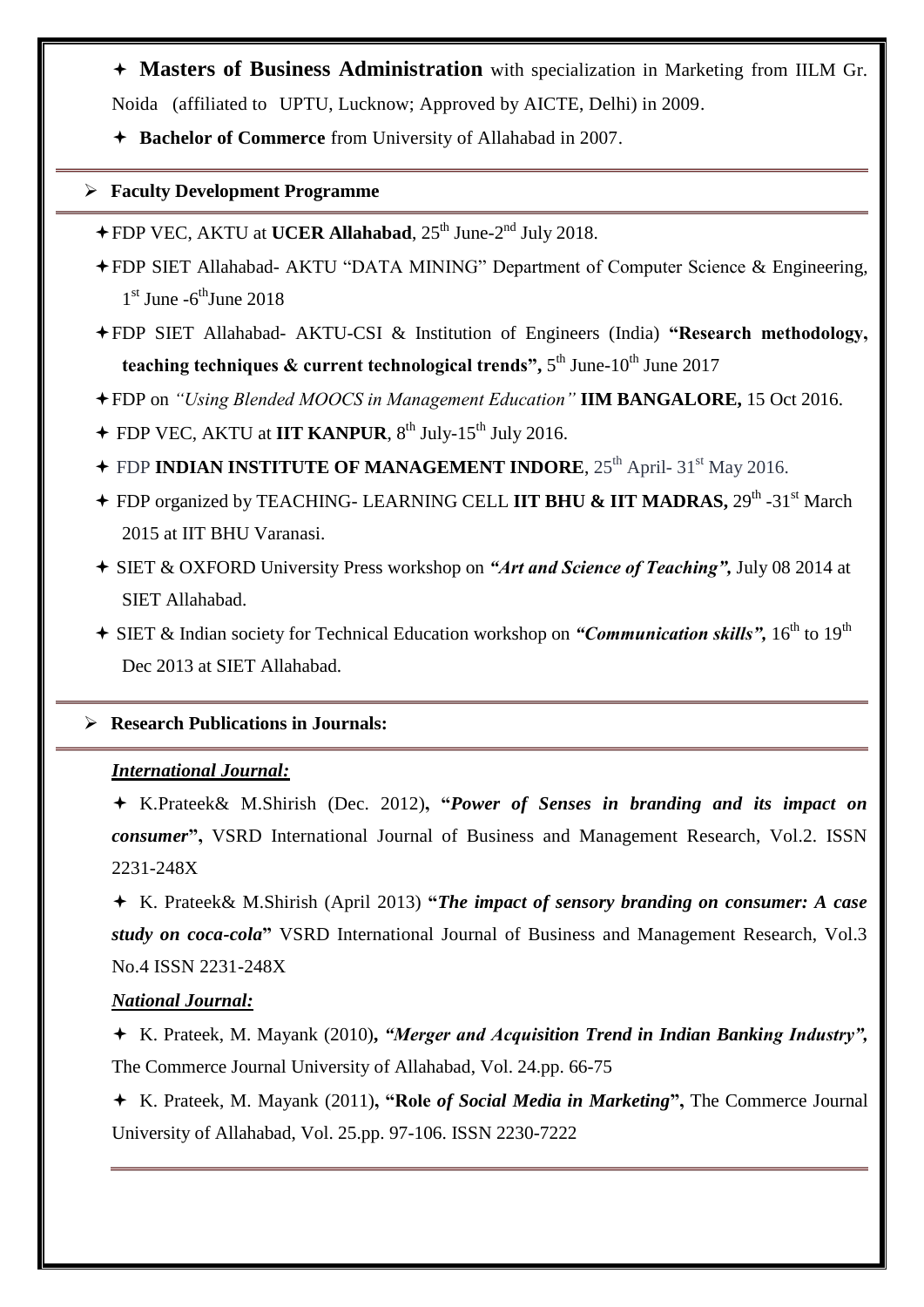#### *International Conferences:*

+ CERE-5<sup>th</sup>-8<sup>th</sup> May 2016, 7<sup>th</sup> International Conference on Excellence in Research and Education, **IIM INDORE**.(Participation)

 K. Prateek (Feb.2012), "*Impact of Privatization in Health care Industry in India*" in proceedings of the Swami Sukhdevanand International Seminar on, "**Consumer Protection and Behaviour in Present privatized Era",** Faculty of Commerce, Swami Sukhdevanand (PG) College, Shahjahanpur.

 K. Prateek (Feb.2011), "*Impact of Financial crisis on Outsourcing Industry in India*" in proceedings of the Swami Sukhdevanand International Seminar on," Impact of Globalization on Managerial Skill", Faculty of Commerce, Swami Sukhdevanand (PG) College, Shahjahanpur.

#### *National Conferences:*

 S. Prashant & K. Prateek (2016), *"How Social Engineering Becomes a Cyber Threat"* in proceedings of the The Institution of Engineers [India] Allahabad Centre Conference on *"Challenges in e-Security"*, IE Allahabad, Feb 2016.

 K. Prateek (2012), *"Behavior of Customers towards Cyber Banking and E-Currency in Allahabad Division"* in proceedings of the United College of Engineering and Management National Conference on *"Services in Emerging Economy: the road ahead",* Allahabad, Feb 2012.

 K. Prateek (2011)**,** *"Impact of Information Technology on Banking Sector***",** in proceedings of the 4<sup>th</sup> CSI National Conference on Education and Research on "Information Technology: A Knowledge Platform for Industry Institution Interaction", CSI and SIET, Allahabad, Jan 2011.

 K. Prateek (2010)**, "Globalization** *and its relation with Human Resource Management***"** in proceedings of the Rajarshi Tandon Mahila Mahavidyalaya National Seminar on "Impact of Globalization on Human Rights in India", Allahabad, Nov 2010.

#### *Workshop Participation*

 **INSIGHT IIM AHMEDABAD** *"Nielsen: Market Research, CMO Factory: Cracking the Marketing Case, Ogilvy& Mather: Insight Mining and Lowe Lintas: Brands to Stands"* 30Sep-2Oct 2016

#### *Credential*

- Editor *"Utthan: The Journal of Management Sciences"* having ISSN No. 2321-8657
- Editor *"Utthan: The Journal of Applied Sciences and Humanities"* having ISSN No. 2349-4255
- Member of **All India Management Association & Allahabad Management Association**